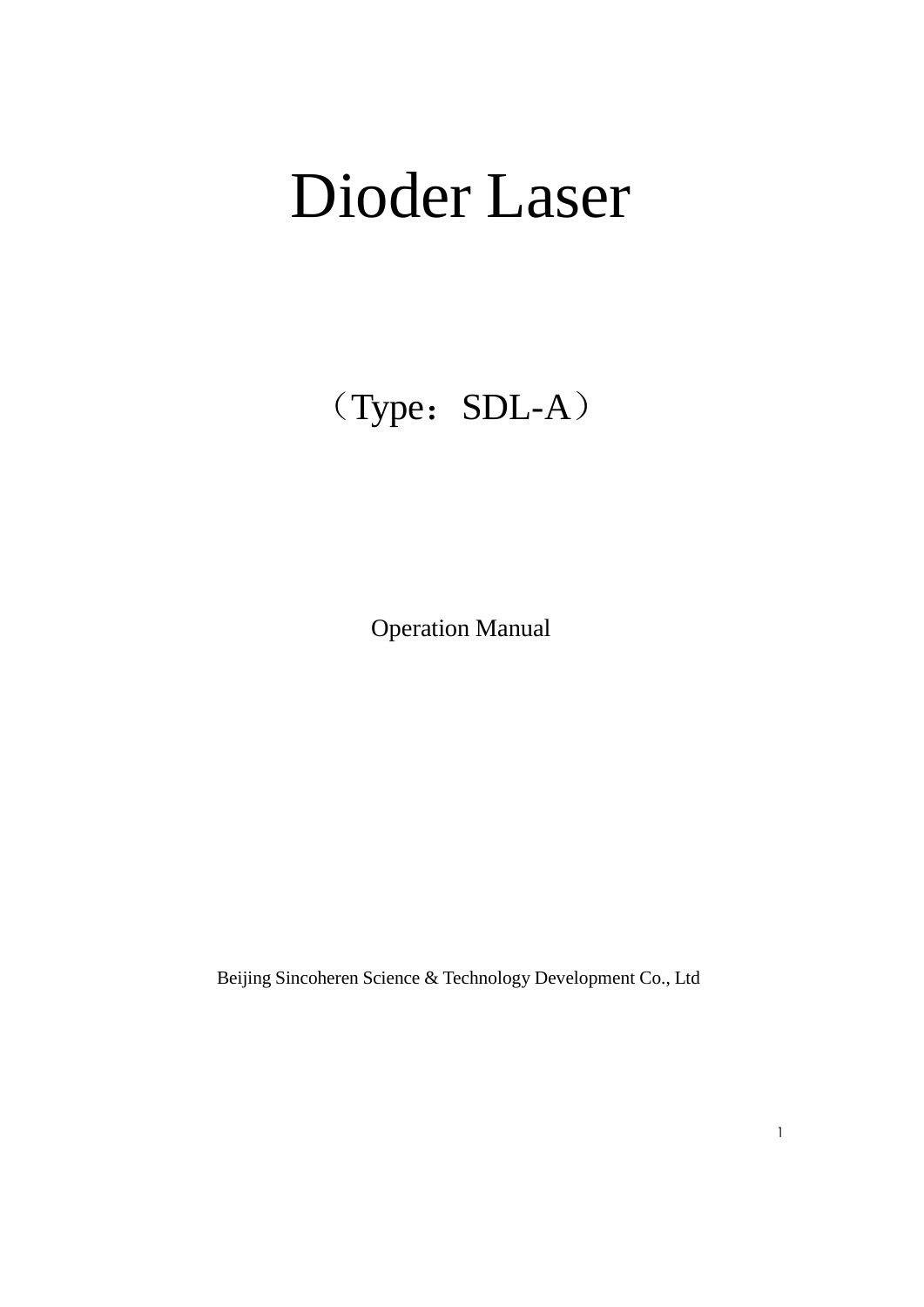◎ Warranty Information

Welcome to use Diode Laser Hair Removal Therapy System.

This is to certify that Diode Laser Hair Removal Therapy System is guaranteed by Sincoheren Company to be free of all defects in materials and workmanship for a period of one year from the date of purchase. This warranty does not apply to any defect caused by negligence, misuse (including environmental factors), accident, alteration, or improper maintenance.

◎ Contact Information



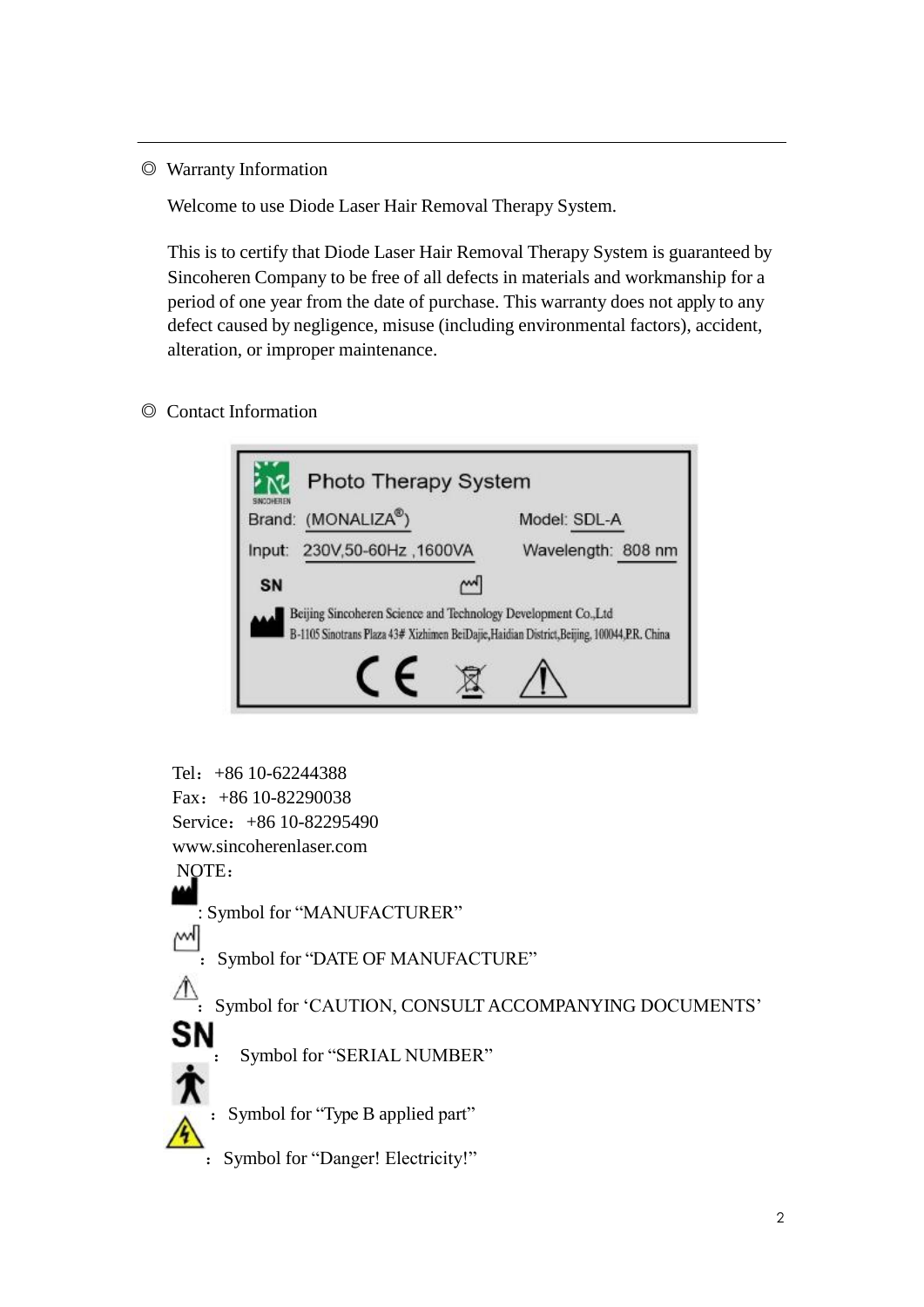$EC$  REP : Symbol for "AUTHORISED REPRESENTATIVE IN THE EUROPEAN COMMUNITY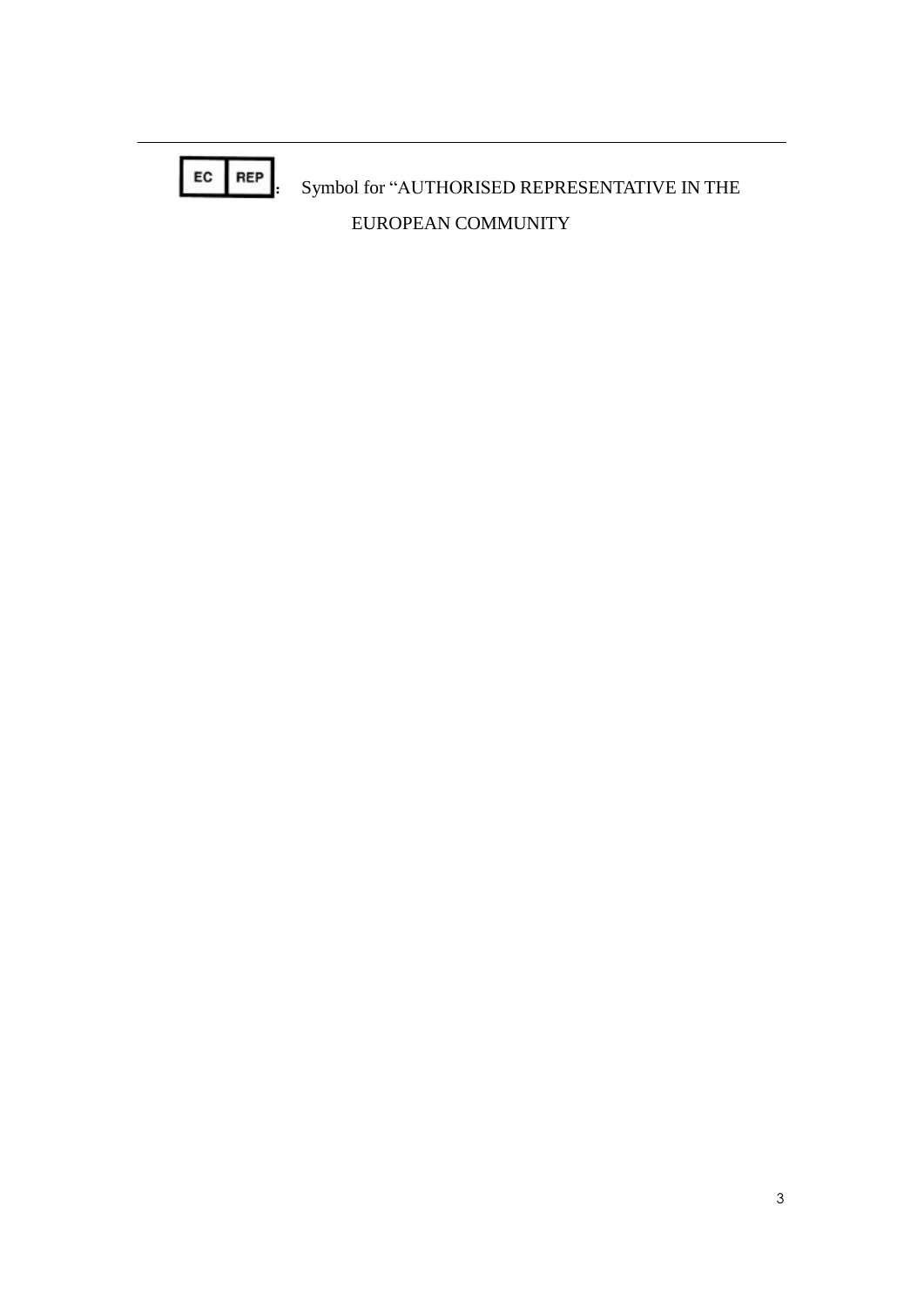# Table of Contents

| Chapter 1                                    |
|----------------------------------------------|
|                                              |
|                                              |
|                                              |
|                                              |
| Chapter 2                                    |
|                                              |
|                                              |
|                                              |
|                                              |
|                                              |
| Chapter 3                                    |
|                                              |
|                                              |
|                                              |
|                                              |
| Chapter 4                                    |
|                                              |
|                                              |
| Chapter 5                                    |
|                                              |
|                                              |
|                                              |
|                                              |
| Maintenance and Troubleshooting<br>Chapter 6 |
|                                              |
|                                              |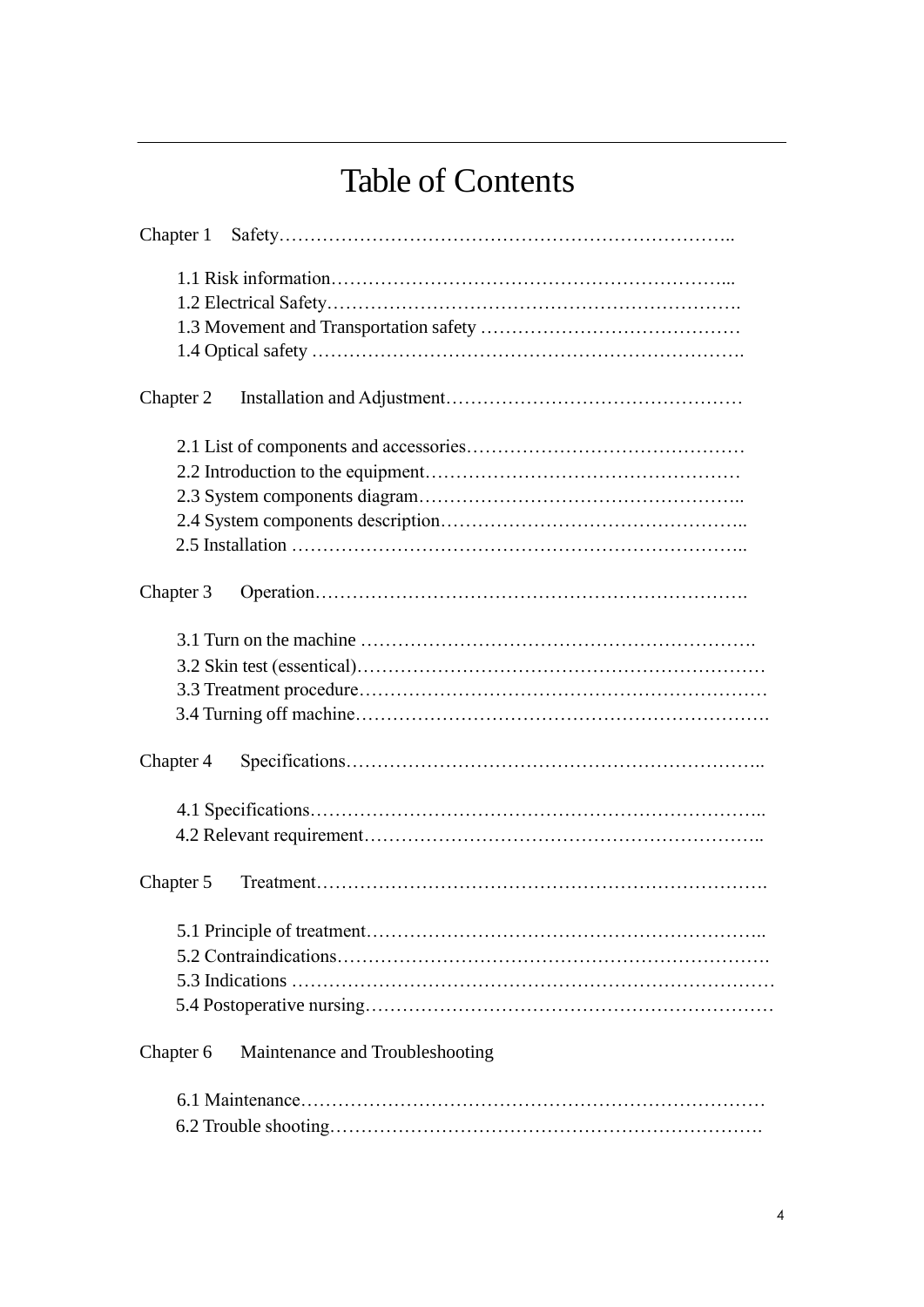# Chapter 1 Safety

- 1.1 Risk Information
- 1.2 Electrical Safety
- 1.3 Movement and Transportation Safety
- 1.4 Optical Safety

# 1.1 Risk Information

The Risk information include the technical terms and icons which remind the operator the matters need attentions when he is using the machine by manual or the icons printed on the machine.

 $\sqrt{2}$ Warning: The unsafe operation if can't be avoided may do harm to you

Caution: The unsafe operation if can't be avoided may do harm to machine

Note: Additional information or the explain of the machine.

Normal Harm Description:

 $\overline{\mathbb{A}}$  Warning:

● Only professionals can enter the treatment room;

● Make sure the staff in all treatment room will be familiar with the operation of equipment and know how to turn off the machine;

● Do not use the device in the flammable, explosive or other places where there is insecurity;

#### $\mathbb{A}$ Caution:

● Portable and removable RF communications equipment can affect the semiconductor laser device;

● During the process of using, the semiconductor laser therapeutic apparatus cannot be stacked with or adjacent to other equipments. If it is necessary, please use it after the experimental semiconductor laser therapeutic apparatus come into the normal operation.

1.2 Electrical Safety Security Type: I

The operating System used 230V input voltage, 50/60Hz alternating current.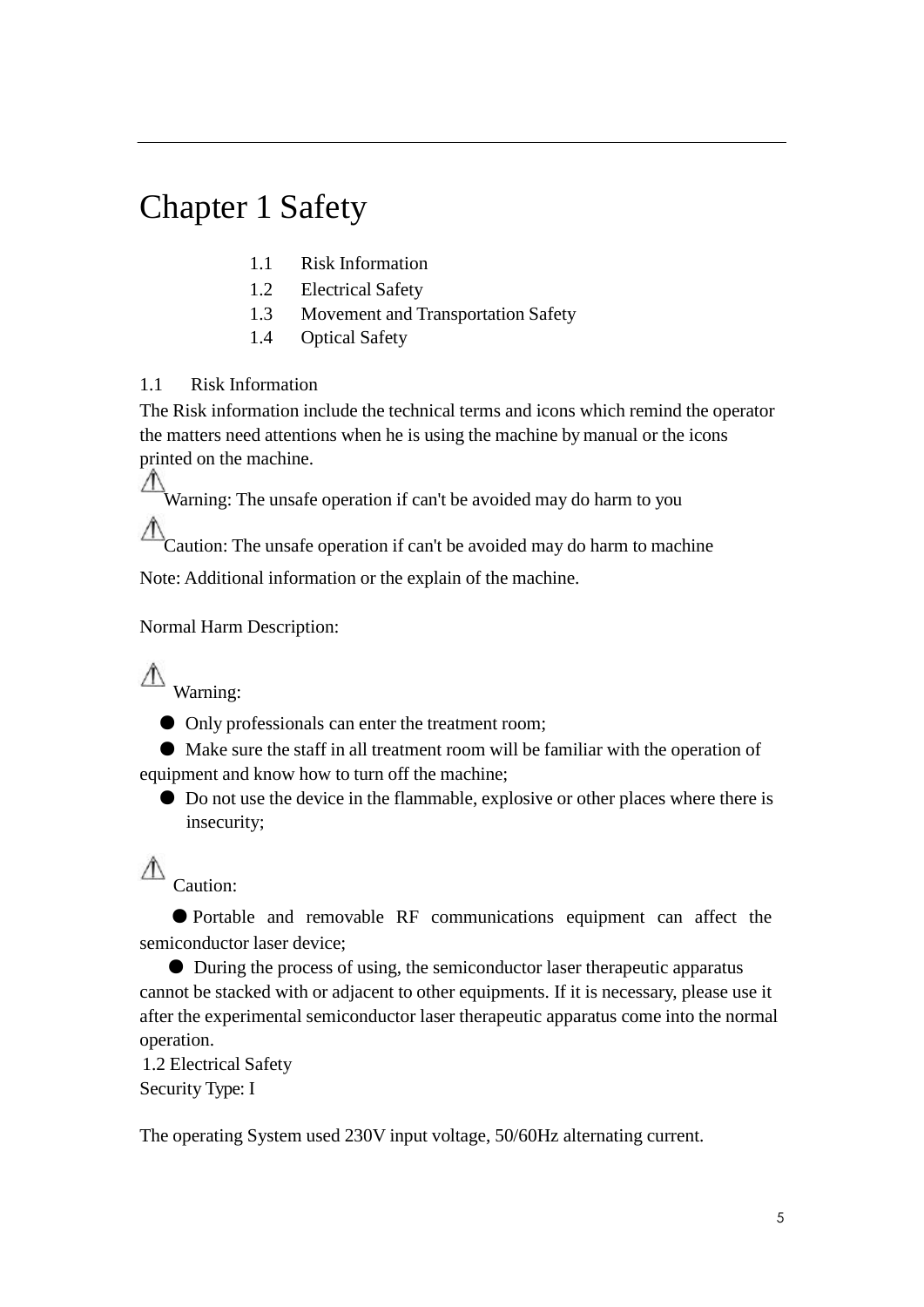# Warning

There is dangerous high voltage when the system working. Even power off, High-voltage device could still has residual voltage, careless open the protection cover may have serious shock hazard dangerous!

Attention: The power supply of this operation system with a standard three core international connector ,please confirm that your power socket has protective earth line and safety grounding.

# 1.3 Movement and Transportation safety

● The machine contains delicate components and no allowance of long transportation after first installation and adjustment. During the movement, the shock-absorbing package originated from the manufacturer must be used. Otherwise, it might lead to optical system disorders and impact the energy output.

## 1.4 Optical safety

● Diode laser with the wavelength of 808nm, sourced from the system, can create safety hazard. All personnel including patients in the treatment room must wear protective glasses whenever the unit is in use.

● To be alert that the light of diode laser presents an eye hazard.

● Never permit putting reflective objects such as jewelry, mirrors and watches in the treatment room.

● Never look directly at the light of diode laser emitted from the treatment handle.

● Never shot the light of diode laser at any skin except the test patch and the target area.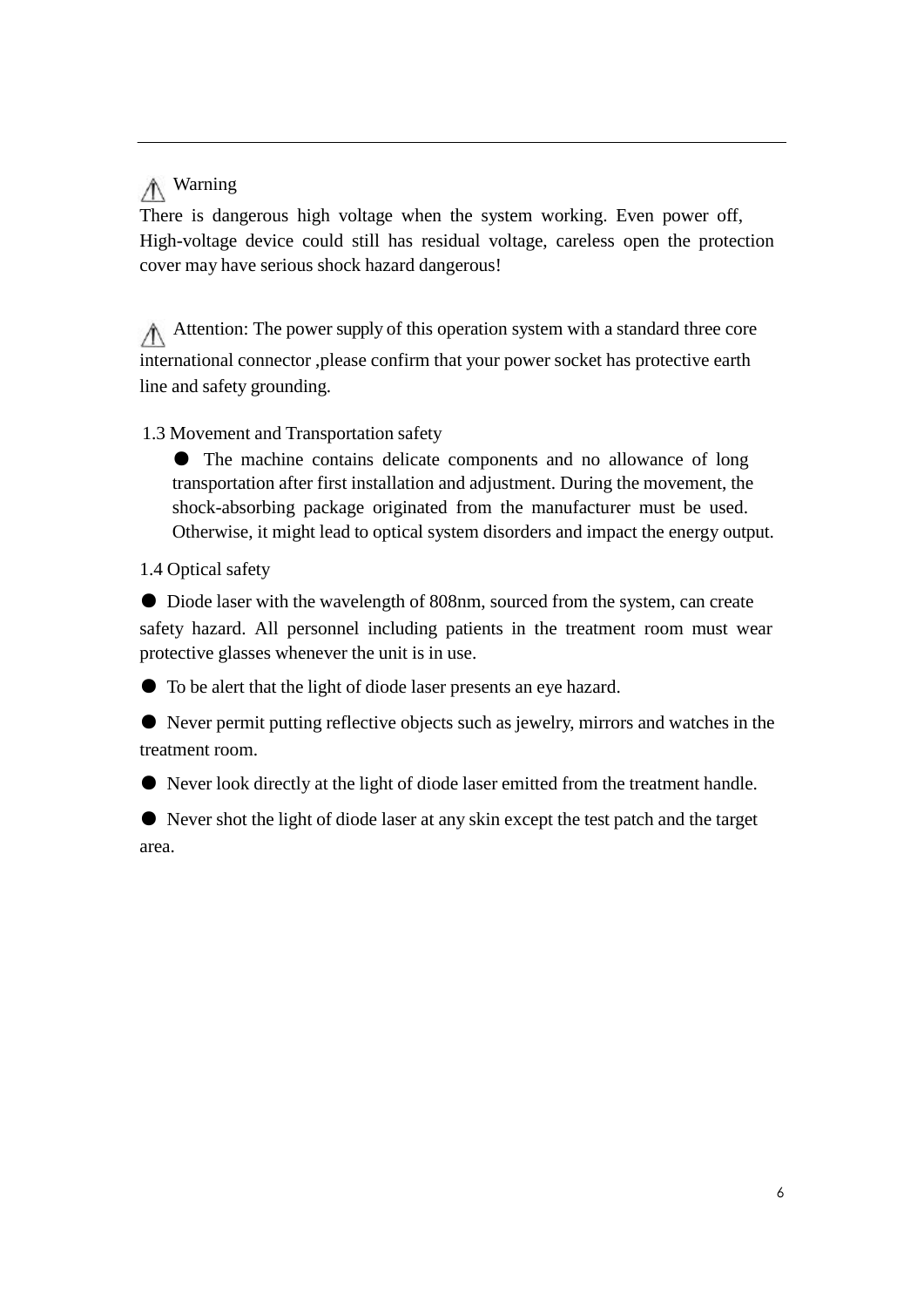# Chapter 2 Installation and Adjustment

- 2.1 List of components and accessories
- 2.2 Introduction to the equipment
- 2.3 System components diagram
- 2.4 System components description
- 2.5 Installation
- 2.1 List of components and accessories

| Parts                          | Number         |
|--------------------------------|----------------|
| <b>Main Console</b>            |                |
| Treatment handle               |                |
| Key Switch                     |                |
| Goggles                        | 2              |
| Cooling Gel                    | $\overline{2}$ |
| Power Cord                     |                |
| Funnela                        |                |
| <b>Service Guaranteed Card</b> |                |
| <b>Shock Absorption</b>        |                |

2.2 Introduction to the equipment

On the developing trend of laser hair removal market, SDL-A is the newest equipment for hair removal system by Sincoheren. It use special laser with long Pulse-Width 808nm, can penetrate to hair follicle. Using selective light absorption theory, laser can be preferentially absorbed by the melanin of the hair and then heating the hair shaft and hair follicle, moreover to destroy the hair follicle and oxygen organization around hair follicle. When laser outputs, system with special cooling technology, cool the skin and protect skin from being hurt and reach a very safe and comfortable treatment! The machine consists of a high-performance embedded system of centralized control, And it using 8-inch color touch screen, simple operation. Moreover, it has the super big spot (16mmX12MM for hair removal, which makes the treatment more quickly.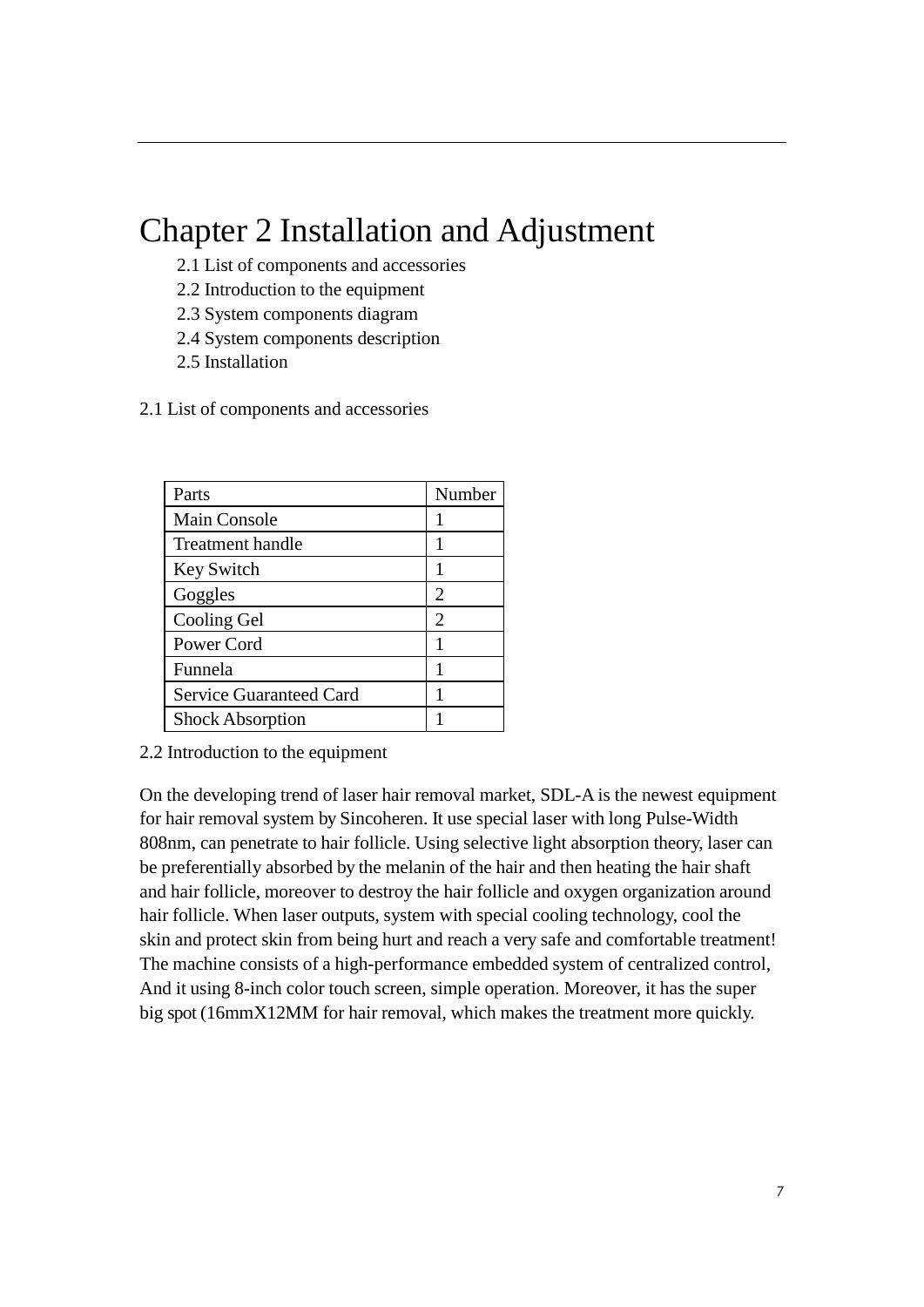# 2.3 Component diagrams



## 2.4 System components description

Color Touch Screen: Display the specific information of control system Emergency shut-off knob: Shut down the system on emergency Key switch: Turns on and shuts off the system's power supply Main console: Contains cooling system, power systems, control systems, and integrated circuits Handle connector: connect the handle and machine Handle bracket: place the treatment handle Treatment handle: Emit the diode Laser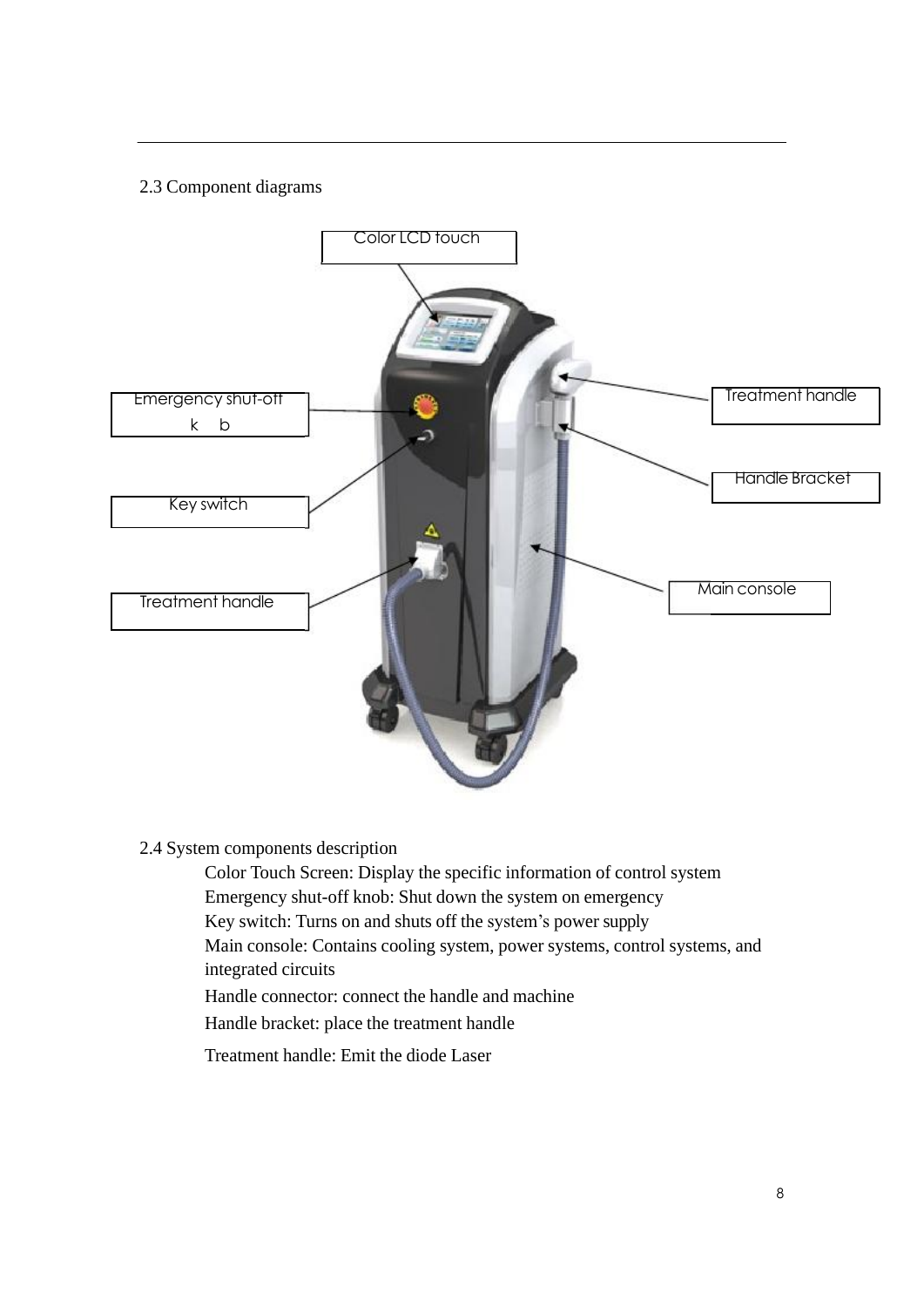

### 2.5 Installation

**3)** Installation Requirement of Environment

Confirm whether the installation area、environment and power supply meet requirements of this chapter or not, before removing the package.

The machine should be installed away from heat vents, and keep a certain distance with other objects.

This machine has been pre-set the local rated voltage, or within customer's request.

The corresponding electrical requirements of this equipment are as follows:

Single-phase 220V, 50/60Hz

The system is grounded through the grounding conductor in the power cable. This protective grounding is essential for safe operation.

The input voltage cannot have transient, and the peak, collapse or surge.

For the best operation, temperature of the treatment room should keep about 20ºC, and the relative humidity should be below 70%. Air –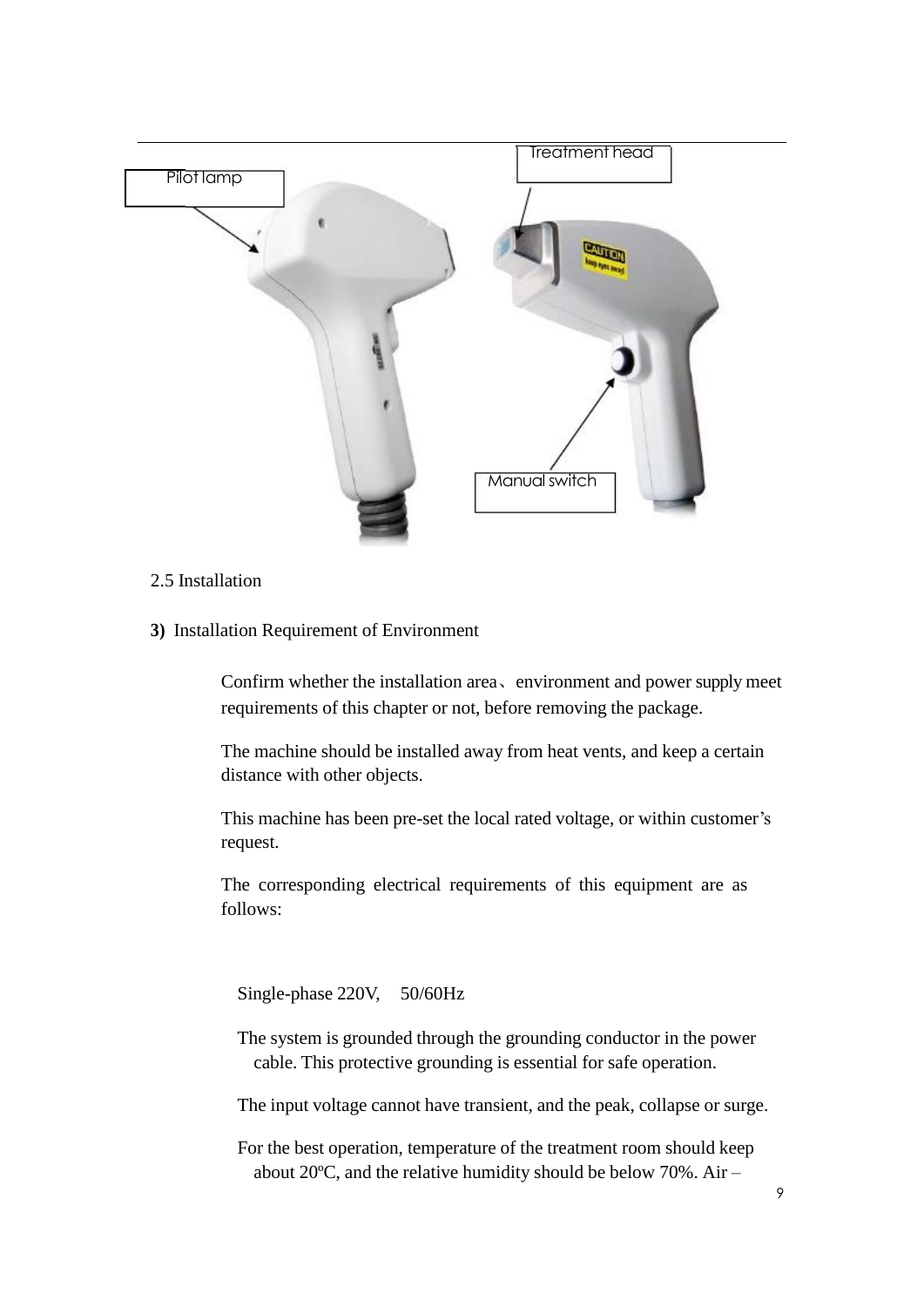conditioning device is necessary in the treatment rooms when the weather is hot.

#### **4)** Installation steps

Remove package of the system and place the machine at expected place.

Remove package of the treatment handle and insert the handle into the main'interface.

Insert power cord

Insert key of switch and console key.

#### **5)** Water Fill

Before the power is connected, you can see the water inlet in the back of the machine, open the inlet lid and fill the tank with distilled water or pure water (2.0 liter), observe the water level indicator on the back of the equipment, do not spill water from the tank. Never fill the tank with mineral water or tap water.

Observe the water level indicator after run the system, if the water level decreased, recommended add some water. Insert the treatment handle and connect the power cable, let the system run about 1 minute. Then add water achieved. The cooling water need to change one time per month.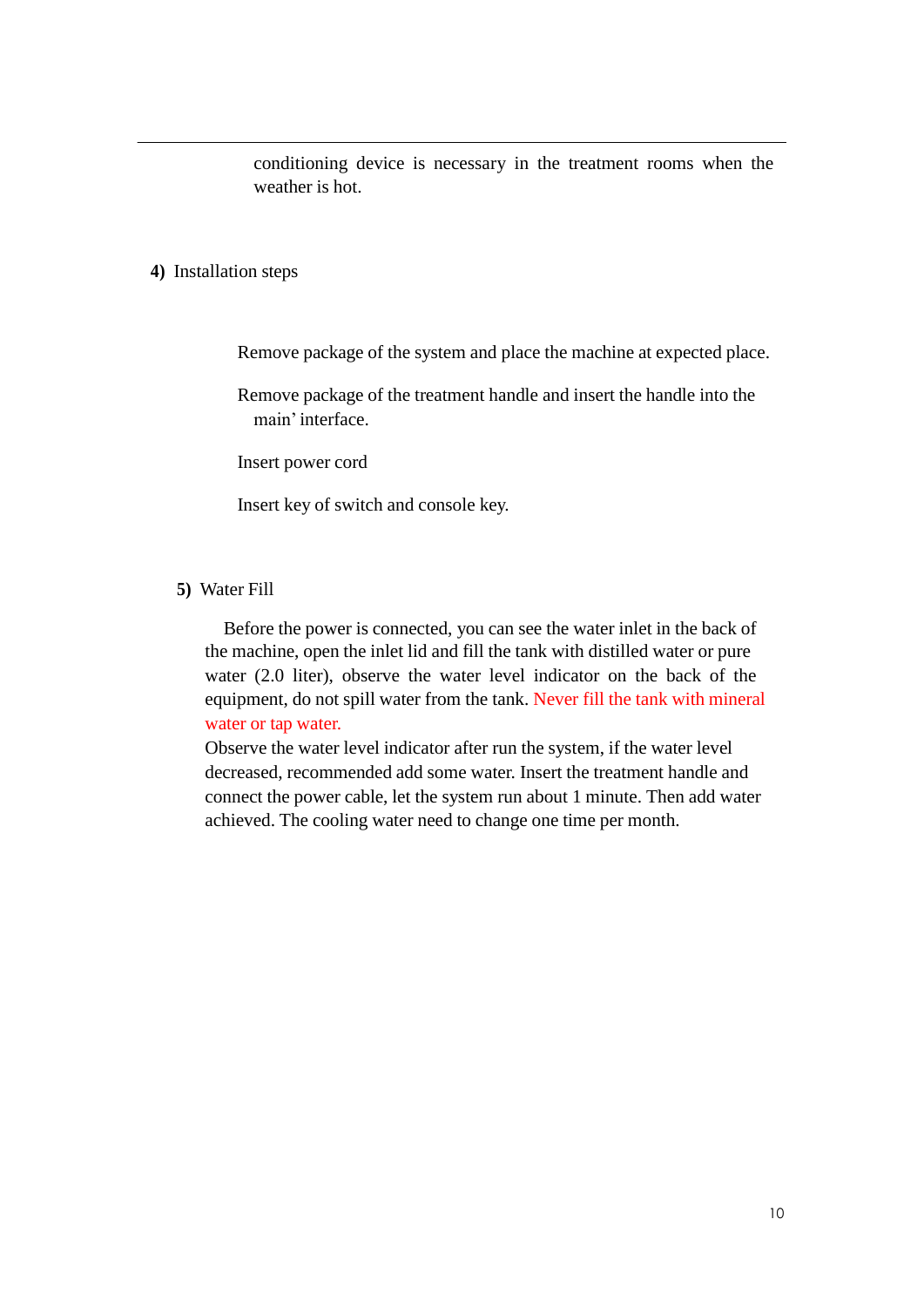# Chapter 3 Operation

- 3.1 Turn on the machine
- 3.2 Skin-test (Essential)
- 3.3 Treatment procedure
- 3.4 Turn off the machine

#### 3.1. Turn on machine

Note:

Before the operatioan, please confirm the following items;

- 1) Ensure that the water level accord with the description. (see 2.5.3)
- 2) Check all the connection of the system.
- 3) Ensure that all personnel in the area are wearing protective glasses.
- 4) Make sure the emergency shut-off knob is loosed.

After these steps, turns the key clockwise, the waterway and screen begin to work, the system gets started. (In normal situation, you can hear the cycling of the inner waterway.)

### 3.2. Skin test

Skin test is essential before the optional treatment. The details are as following:

- 1) Select a representative area for skin test treatment. If do hair removal treatment for whole face, the test patch should be selected under the ears where not influencing the facial beauty. If for chest, neck or other area, it should be selected the area where not influencing the beauty. And make sure there is no injury or inflection for the tested area.
	- 2) Before skin test, clean skin surface by scraping with a razor. Then daub the targeted area with a 2~3mm thick layer of transparent gel. Take out the laser treatment handle and make the treatment head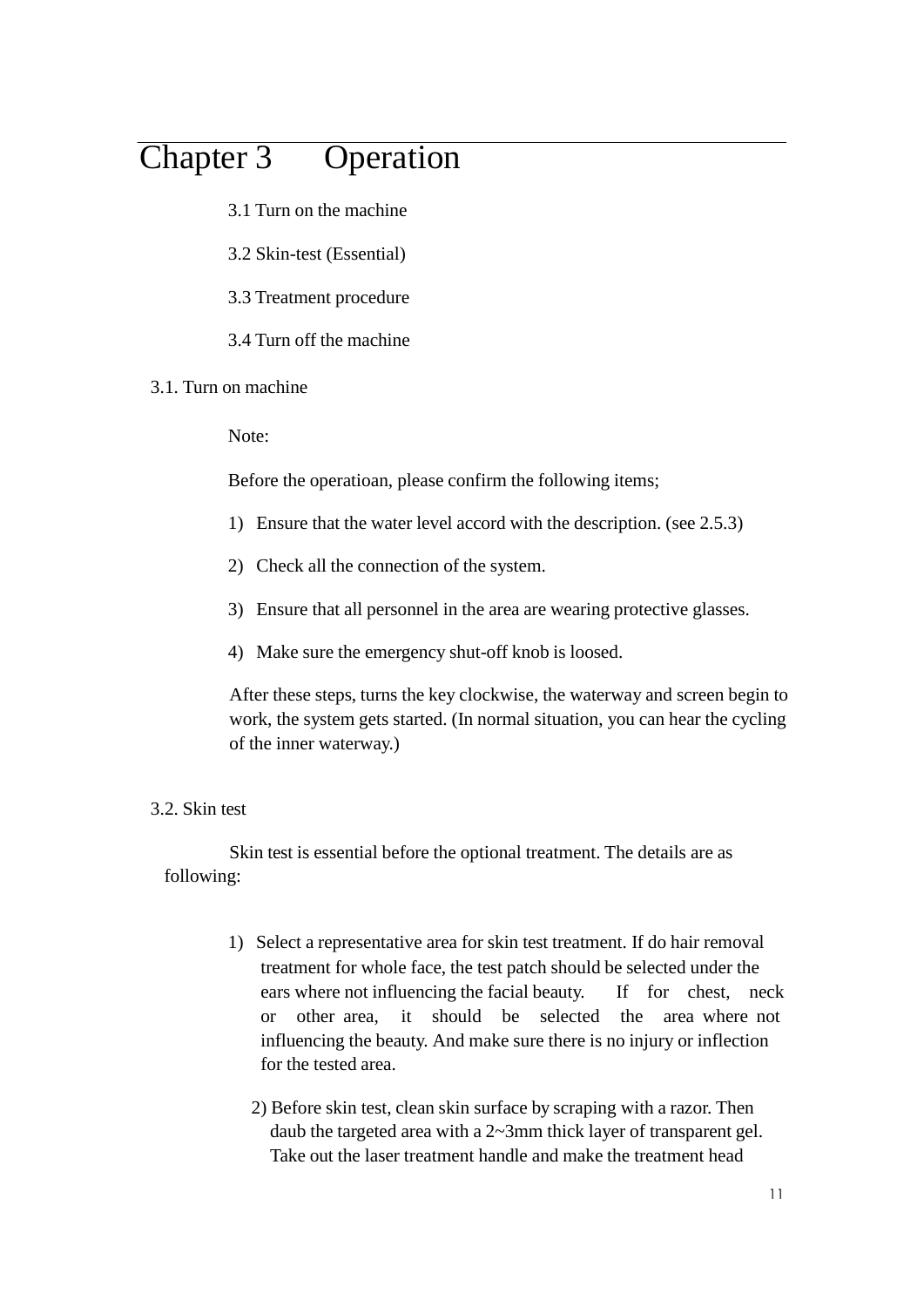against the skin vertically and tightly. Then slide the treatment head follow with hairs' growth direction, and repeating this for  $2~3$  times. Wipe away the gel and observe the test results  $5\nu$ -10 minutes later.

If lightly swelling and/or reddening appear around the hair follicle area several minutes later, and there no obvious epidermal response proves proper best treatment result reached. Then continue the treatment with the same settings of energy level and pulse type.

If no visible changes at the test area appear, continue the test with 1-2J/cm² higher energy level.

If the skin show adverse effect or excessive reddening and/or swelling at the test area just after shot, continue the test with lower energy level.

Note:

- 1、 both patient and operator shoud wear protective glasses when the system is in use, patient should keep decubitus;
- 2、 Start the treatment from the ear-root, and spread to all around.
- 3、 Shave off the hairs and clean the surface of that erea before the t reatment. Be careful and do not damage the targeted skin, ensuring it's not infected
- 4、 Treatment handle should touch with skin tightly, and press properly;
- 5、 Should glide the handle follow the hair grow direction in sequence when do treatment;
- 6、 Take anaesthesia if treatment area skin is sensitive
- 7、 Keep commuication with patient when do treatment, Pay attention to the patient' feeling and adjust the parameters timely and properly;
- 8、 Dark skin and thick hair patient shoud select lower energy density ,white skin and thin hair patient should select higher energy density;
- 9、 Should clean the treatment handle and eschar at any moment, keep the handle clean;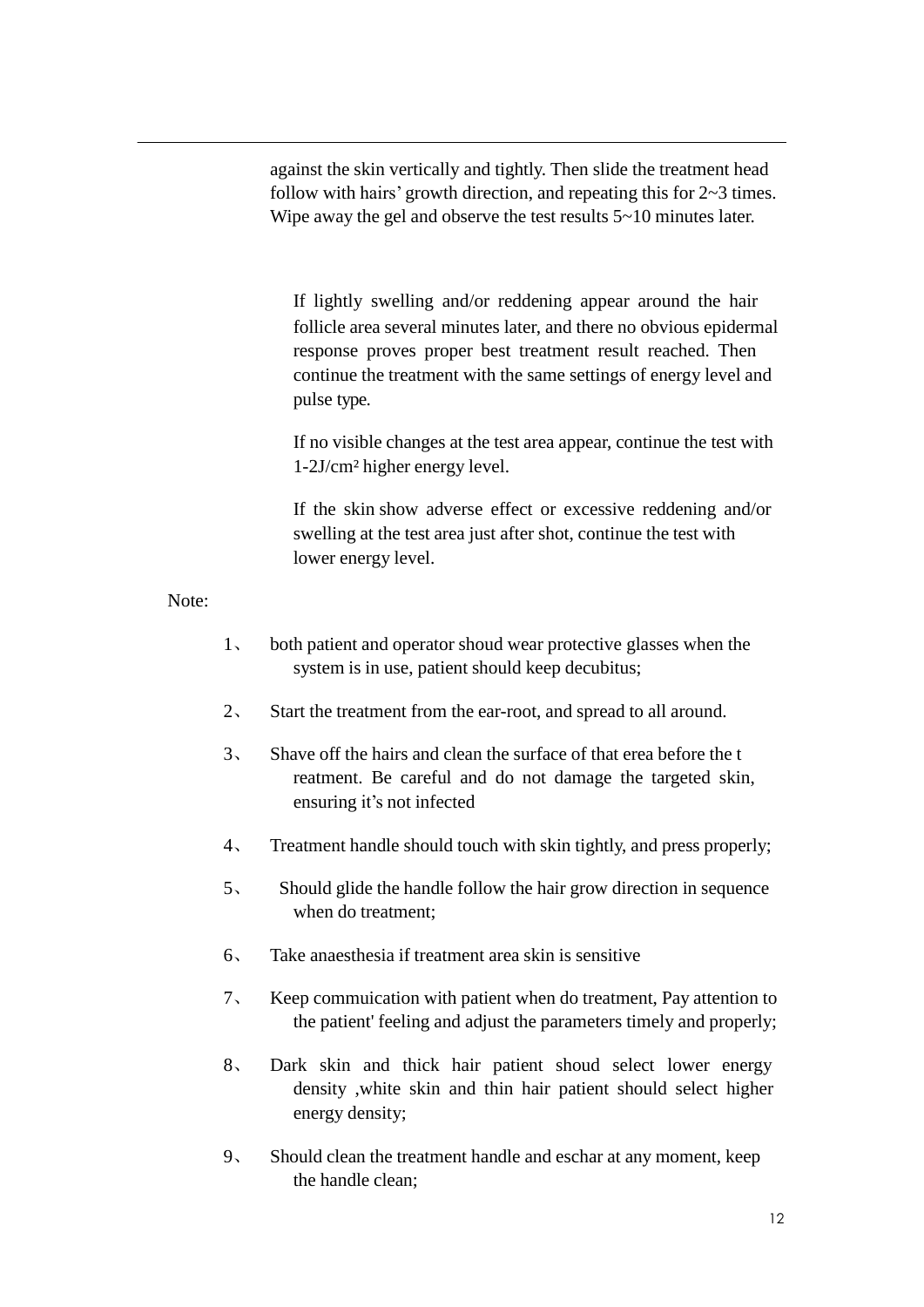10, Ensure the machine is off when the treatment is over and keep cooling.

3.3. Treatment procedure

Make sure the emergency shut-off knob loosed, turns the key clockwise, ensure the waterway and screen begin to work, and then system get start.

1) After 5 second waiting the screen shows chromatic interface as follow

| DIODE LASER HAIR REMOVAL SYSTEM                                                                                     |                                                                                                                                                            |  |  |  |
|---------------------------------------------------------------------------------------------------------------------|------------------------------------------------------------------------------------------------------------------------------------------------------------|--|--|--|
|                                                                                                                     | <b>Laser Power</b><br>$90\frac{9}{6}$<br><b>Fluence</b><br>101<br>$45$ ms<br><b>Pulse Width</b><br>J/cm2<br>Repetition Rate 20 Hz                          |  |  |  |
| Laser Head Life Monitor<br>10000 x1000 Shots<br>Total<br>$0$ x1000 Shots<br><b>Now</b><br><b>Skin Cooling Level</b> | <b>Treatment Assistant</b><br>Set total shots energy for treatment area<br>0.0 KJ<br><b>Target Energy</b><br>de a<br><b>RESET</b><br>Current Energy 0.0 KJ |  |  |  |
| <b>Status: Setting</b>                                                                                              | <b>READY</b><br><b>STAND BY</b>                                                                                                                            |  |  |  |

Laser power: power of laser, per centum, adjustable;

Pluse width: width of pluse, adjustable;

Repetition rate: Frequency, adjustable;

Fluence: density of energy, show automaticlly.

Laser head life monitor: monitor of laser head life;

total 10000\*1000 shots: total shots is 10000\*1000;

Now\*1000: current treatment record is 1000 shots;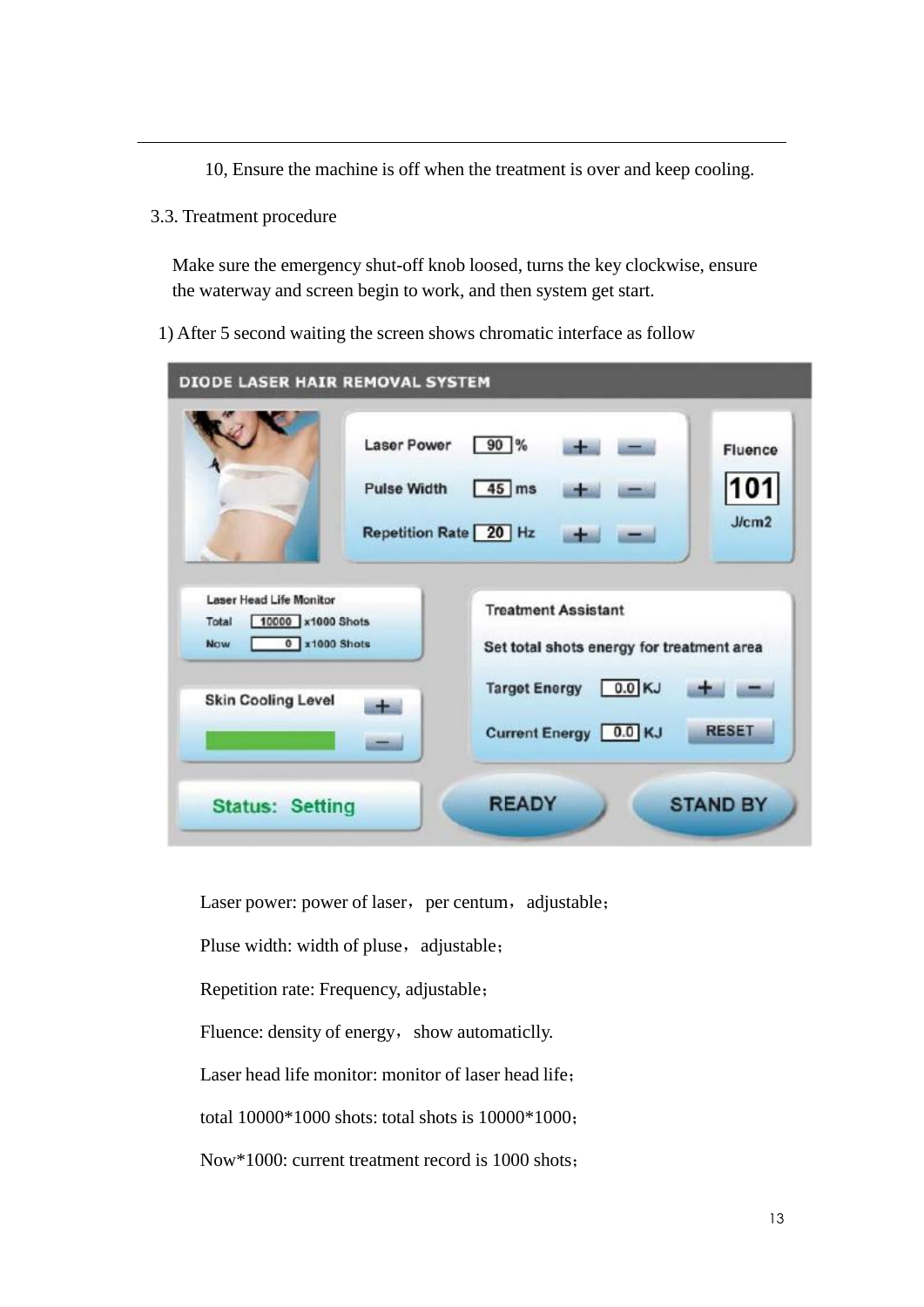Treatment assistant: assistant of treatment;

set total shots energy for treatment area: total shots energy set for treatment area;

target energy: target energy, adjustable;

current energy: current energy; reset: reset.

Skin cooling level : cooling level, adjustable;

Status:status of equipment

Ready-ready to work; stand by- call waiting/standby;

2) Press reset before use to clearn the parameter'

3) Adjust the power, pluse width and frequency of the system according to different treatment skin and part to suitable energy. General treatment fluence span is 10-40 J/cm2..Set the TEC cooling to max when do treatment.

Please see the below table of the diode laser treatment parameters which based on the clinical practice on different skin type, (only for your reference):

| Skin type | Energy density       | Pulse width |
|-----------|----------------------|-------------|
|           | (J/cm <sup>2</sup> ) | (ms)        |
| L         | 40                   | 20          |
| П         | $30 - 40$            | $15 - 30$   |
| Ш         | $25 - 35$            | 30          |
| IV        | $20 - 30$            | 30          |
| ΙV        | $15 - 25$            | 30          |

Setup all the parameters, press the button "ready" to start. Warning:

Skin test is essential before the optional treatment. The energy should be adjusted from low to higher. During the adjustment, you should constantly take skin test to find the suitable energy, then to do tratment on target area.

4) After set up parameter, shave off the hairs and clean the trageted area. Apply a 2~3mm layer of transparent gel after disinfecting the targeted area.

5) Take out of the treatment handle and make sure it against the targeted area tightly and vertically (with some pressure). Press the button on the handle and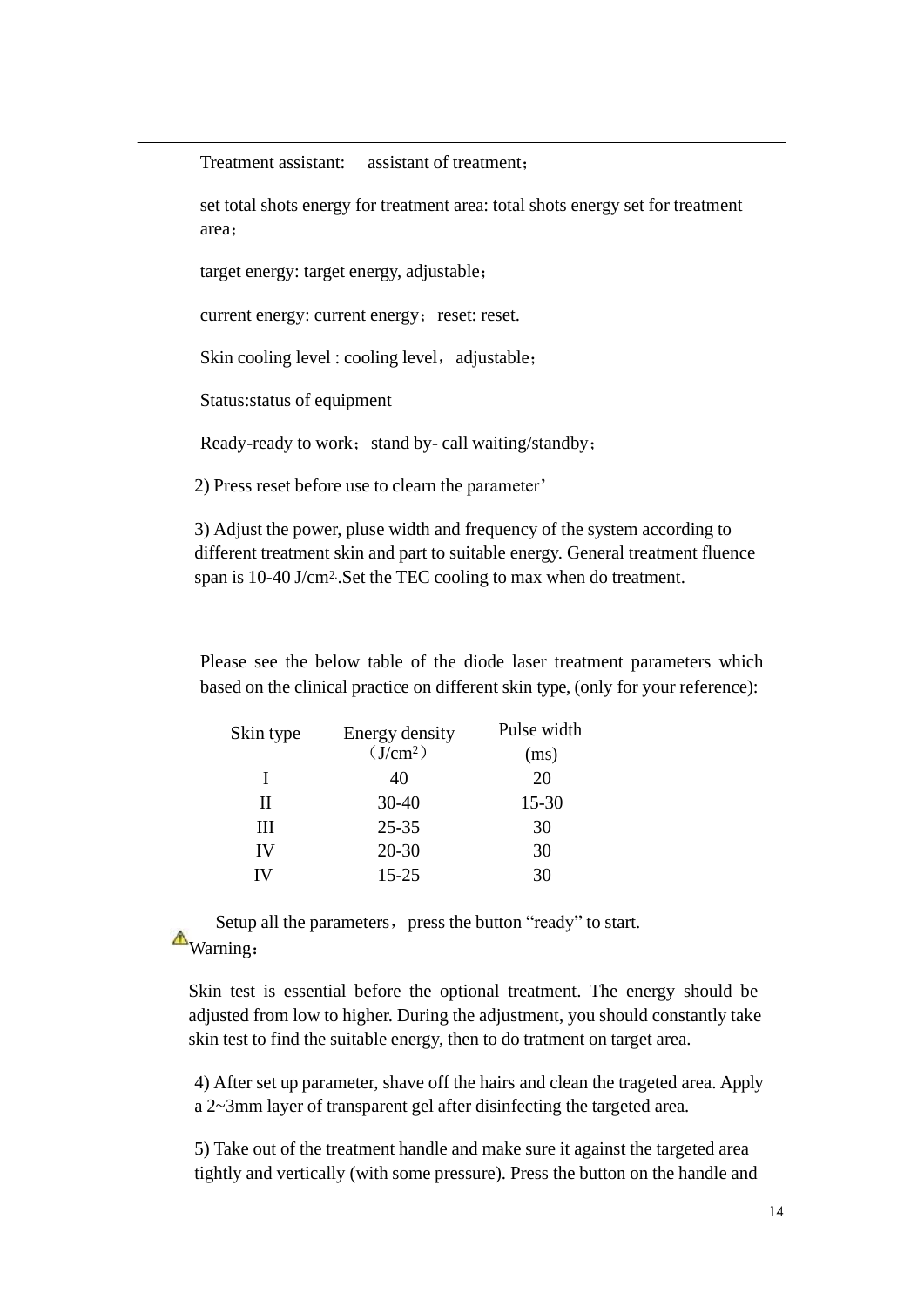slide the treatment head quickly. You need to clean the treatment head with wet gauze oftenly

6) Make a medical record for every patient, which including the patient's information, such as skin type, treatment area, hair color, diameter of the hair, density of the hair and also the suitable energy for this patient. Also take photos before and after treatment.

### Attention:

After simmering successful, the energy can not be adjusted. Operator need to re-adjust the energy by touching "standby" if find the energy not suitable, and re-set the relevant parameter ,then press ready to start.

press the Emergency Stop Switch If emergency happen

Make sure the treatment area not have any damage or infection.

Keep communicate with the patient when doing the treatment, and asking them the feeling in order to get the suitable energy for the treamtent.

Please pay more attention to the cooling of the surface of skin. Especially for some patients with pain sensitive, big area treatment or need high energy to do treatment, we suggest that do the cold compress during the treatment.

### Warnning:

 $\Lambda$ 

The treatment laser head could be used 10 million, the energy will be decreased after using 10 million, at the same tine, the treatment handle will be out of warranty, we suggest that change a new treatment laser handle.

1) After the treatment, please turn off the machine, and clean the treatment head.

# 3.4 Trun-off the machine

Touch the "standby" on the screen, trun the key to "OFF", and then clean the treatment handle with alcohol sponge.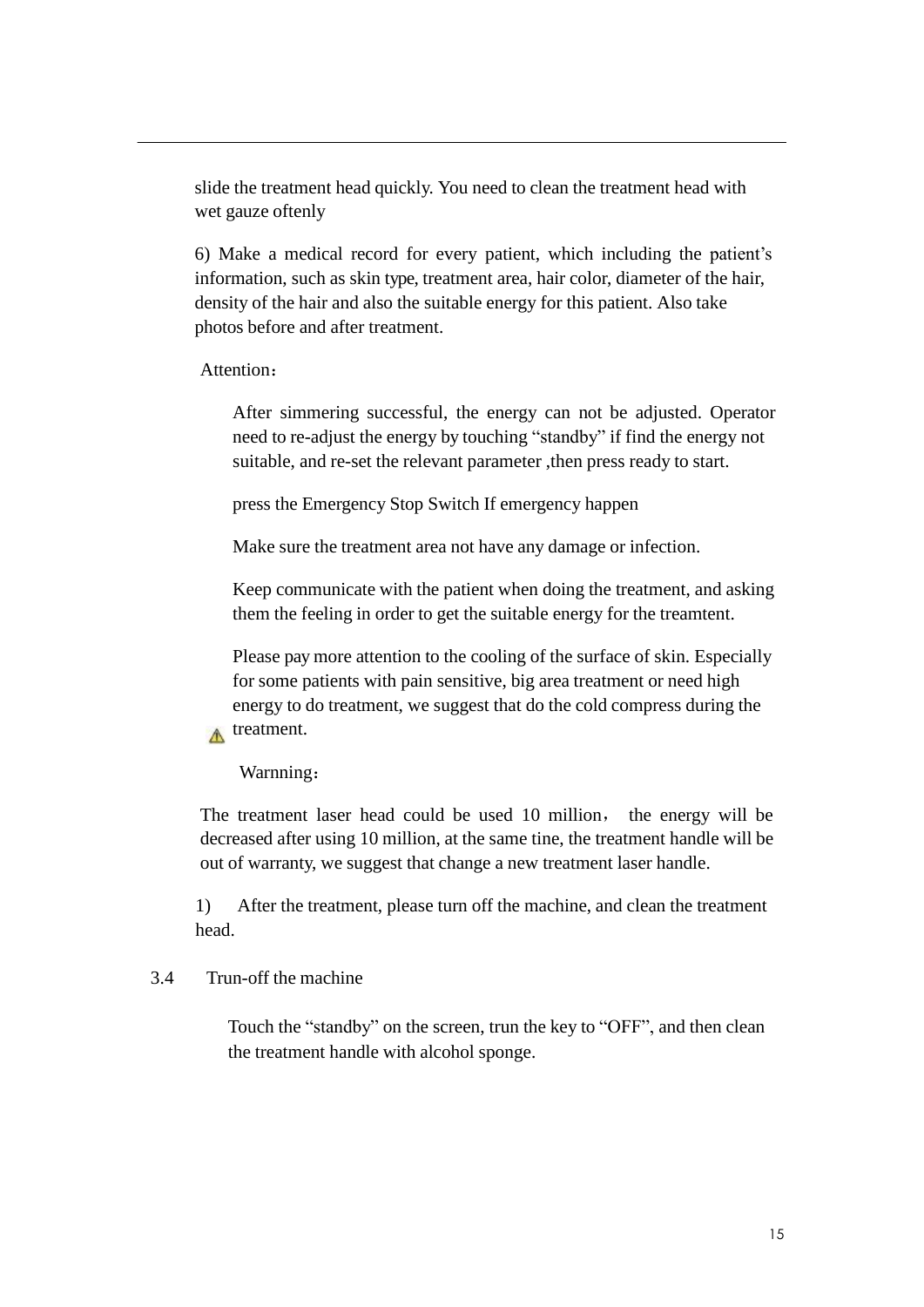# Chapter 4 Specifications

4.1 specifications

4.2 The relevant requirements

## 4.1. Specifications

| Type of light source | Semiconductor laser        |
|----------------------|----------------------------|
| Wavelength           | $805$ nm $\pm$ 3nm         |
| Security category    | Class I                    |
| Pulse width          | 25-400ms                   |
| Frequency            | $1-20HZ$                   |
| Spot size            | $16$ mm $\times$ 12mm      |
| Energy density       | Maximum 150J/CM2           |
| Cooling System       | Sapphire and semiconductor |
|                      | cooling                    |
| Optical power        | 300W                       |
| Power                | 1600VA                     |
| Voltage              | 230VAC, 50-60HZ            |
| Dimension            | 380mm* 410mm *1100mm       |

4.2. The relevant requirements

Ambient temperature when the system works:  $10^{\circ}\text{C} \sim 30^{\circ}\text{C}$ ;

Relative Humidity: lower than  $30\%$  ~70%

Ambient temperature for transportation or storage

Relative humidity: ≤93%

Atmospheric pressure range: 500hPa~1060hPa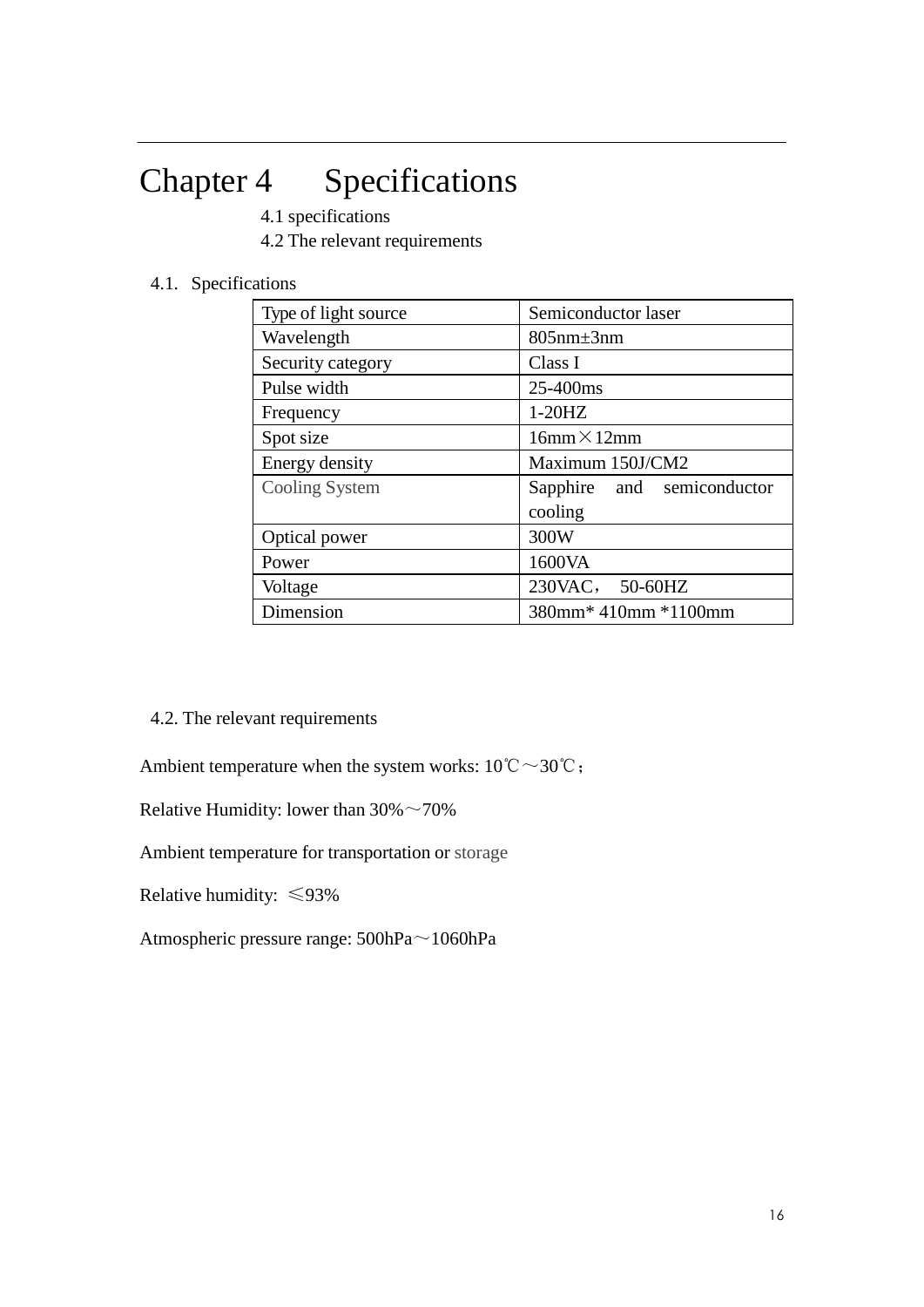# Chapter 5 Treatment

5.1 Treatment principle

5.2 Contraindication

5.3 Indication

5.4 Postoperative nursing

### 5.1 Treatment principle

The melanin in the hair follicle has a feature that it absorbs laser light of specific wavelength, which is produced by diode hair removal laser equipment. Conducted by the melanin, the laser energy reaches the inner hair follicle through the hair shaft, and destroies the hair follicle to stop it growing. As almost 15% of the energy can permeate into under dermis, those follicles containing melanin in both epidermis and dermis or in even deeper layer will degenerate and atrophy. Then permanent hair removal is achieved. The new technology has been innovated. The temperature of the targeted skin is available to be controlled and made at a minus status. It will protect the skin more effectively.

5.2 Contraindication

Those patients who accept traditional epilation within 8 weeks before diode laser treatment;

Those patients whose targeted area of skin gets active infected or has open wound;

Those who has photosensitivity or those who have had photosensitizer within 1 year before diode laser treatment;

The people with scar constitution;

Those who get sunburn within 1 month before diode laser treatment;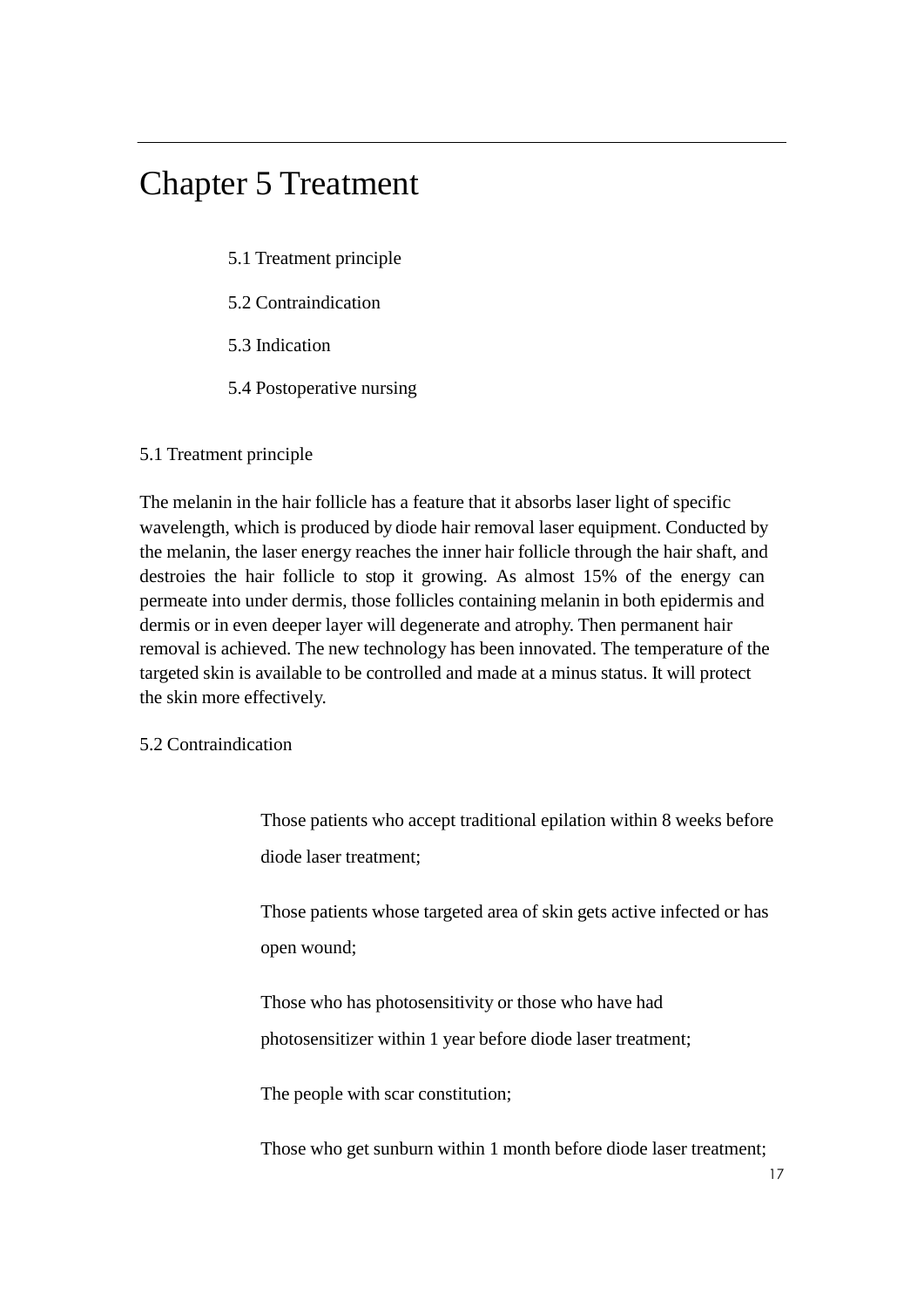Those who are pregnant or in lactation;

There is tattoo on the targeted area or the targeted area once got skin transplantation surgery or other surgeries;

Those who get hypertension or serious heart diseases;

Those who get diabetes, AIDS, SLE or epilepsy. And those who accept glucocorticoid

### 5.3 Indication

#### Indication: hirsutism

#### 5.4 Postoperative nursing

#### 1) General nursing

it is a typical clinical symptom that there appears edema or erythema around the hair follicles after the diode laser hair removal treatment. Some patients may have a sense of pain. But the pain will disappear within several hours. So there is no need to deal with it. If the patient has a very strong sense of pain and hot or it appears red or edema, you need to apply cold compress with cold cloth or ice till the hot feeling fades out. It's also necessary to apply anti-inflammatory ointment like aureomycin ointment. You can wash the treated area slightly and carefully with clear water after 24 hours from finishing the treatment. But don't rub at the area hard. To avoid sweating, do not do sports on the day. Please keep the treatment area clean, and avoid hot water. No sun exposure. If you go out, you need to apply sunscreen of SPF>25. Eat bland and healthy food.

2) Prevention of postoperative complications

Few people especially those with thick and black hair encounter serious postoperative complications.For lightening inflammation and avoiding infection, you are supposed to apply cold compress for 20~30 min. No hot shower within 24h. Keep the treated area clean. No scratching the treated area. Observe the treated area at any time and make sure it non-infectious.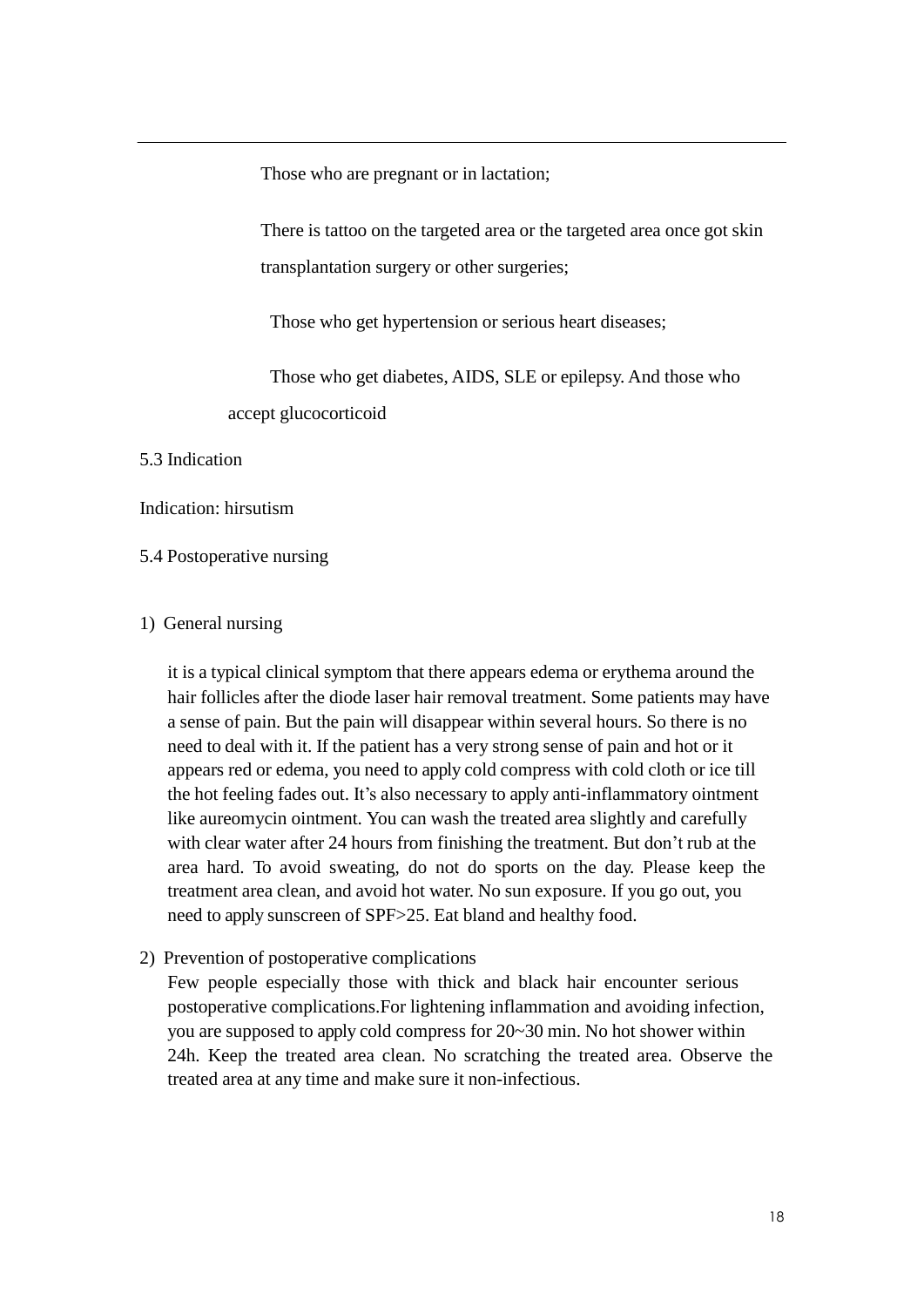3) Nusing of postoperative complications

It's normal that it appears pigmentation and cicatrix. (1) The pigmentation is caused by essentials like skin type, hair color, treated area, high laser engergy, lack of cooling system and non-appling of sunscreen. Besides the above measures, ask the patients to pay attention to avoid sunburn. Apply sunscreen and take appropriate vitamin C. You need to let the patients know that it'll take some time for the pigmentation to disappear. (2) Laser light of proper treatment parameters can destroy the melanin in hair follicles to stop hairs growing, without damage epidermis and dermis. No cicatrix will occur. But if the treatment is under unproper parameters, blisters might occur on specific area. In case this area gets infectious, cicatrix might occur. So, it's quite essential to set proper parameters (from low energy level to higher ones). Appling cooling measures and disinfecting the treated area after the treatment are also needful.

4) Follow-up visit

Make phone calls to the patients regularly to get recovery information of the patients. Help those who need further help. Suggest them to accept the second treatment after 6~8 weeks.

Attention: Due to specific constitution, some patients might encounter problems like small blisters, pigmentation, cicatrix, bruise, or being red and swollen. If the treated area of skin is too hot, you are supposed to apply cold compress for 15~20 min. Wearing cosmetics is allowed only 7 days later.

# Chapter 6 .Maintenance

- 6.1 Maintenance
- 6.2 Troubleshooting

#### 6.1 Maintenance

#### Clean the parts

Use the soft paper to clean the surface of the machine with litmusless cleanser, pay attention do not make the cleanser inside of the machine.